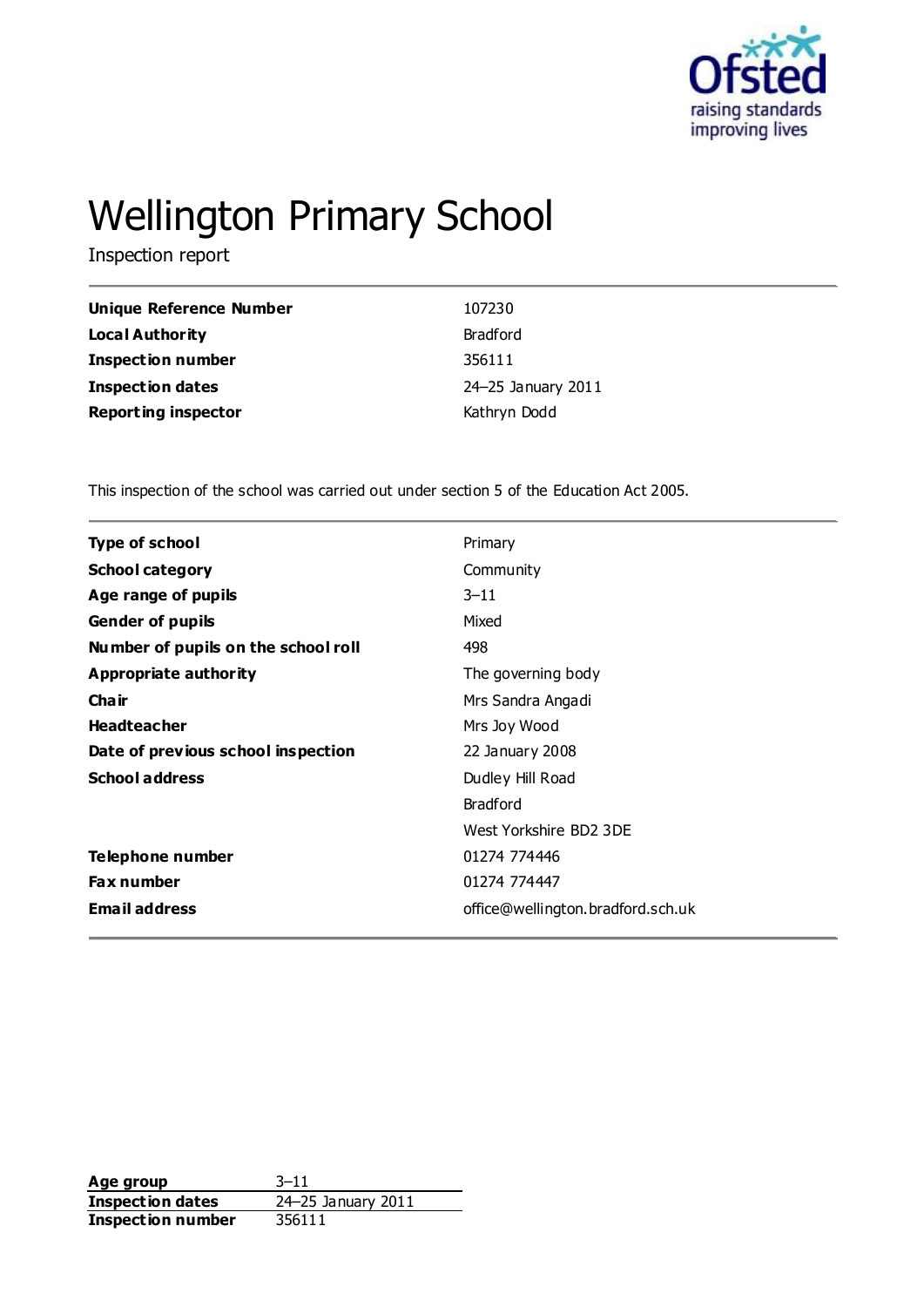The Office for Standards in Education, Children's Services and Skills (Ofsted) regulates and inspects to achieve excellence in the care of children and young people, and in education and skills for learners of all ages. It regulates and inspects childcare and children's social care, and inspects the Children and Family Court Advisory Support Service (Cafcass), schools, colleges, initial teacher training, work-based learning and skills training, adult and community learning, and education and training in prisons and other secure establishments. It assesses council children's services, and inspects services for looked after children, safeguarding and child protection.

Further copies of this report are obtainable from the school. Under the Education Act 2005, the school must provide a copy of this report free of charge to certain categories of people. A charge not exceeding the full cost of reproduction may be made for any other copies supplied.

If you would like a copy of this document in a different format, such as large print or Braille, please telephone 0300 123 4234, or email **[enquiries@ofsted.gov.uk](mailto:enquiries@ofsted.gov.uk)**.

You may copy all or parts of this document for non-commercial educational purposes, as long as you give details of the source and date of publication and do not alter the documentation in any way.

To receive regular email alerts about new publications, including survey reports and school inspection reports, please visit our website and go to 'Subscribe'.

Royal Exchange Buildings St Ann's Square Manchester M2 7LA T: 0300 123 4234 Textphone: 0161 618 8524 E: **[enquiries@ofsted.gov.uk](mailto:enquiries@ofsted.gov.uk)**

W: **[www.ofsted.gov.uk](http://www.ofsted.gov.uk/)**

© Crown copyright 2011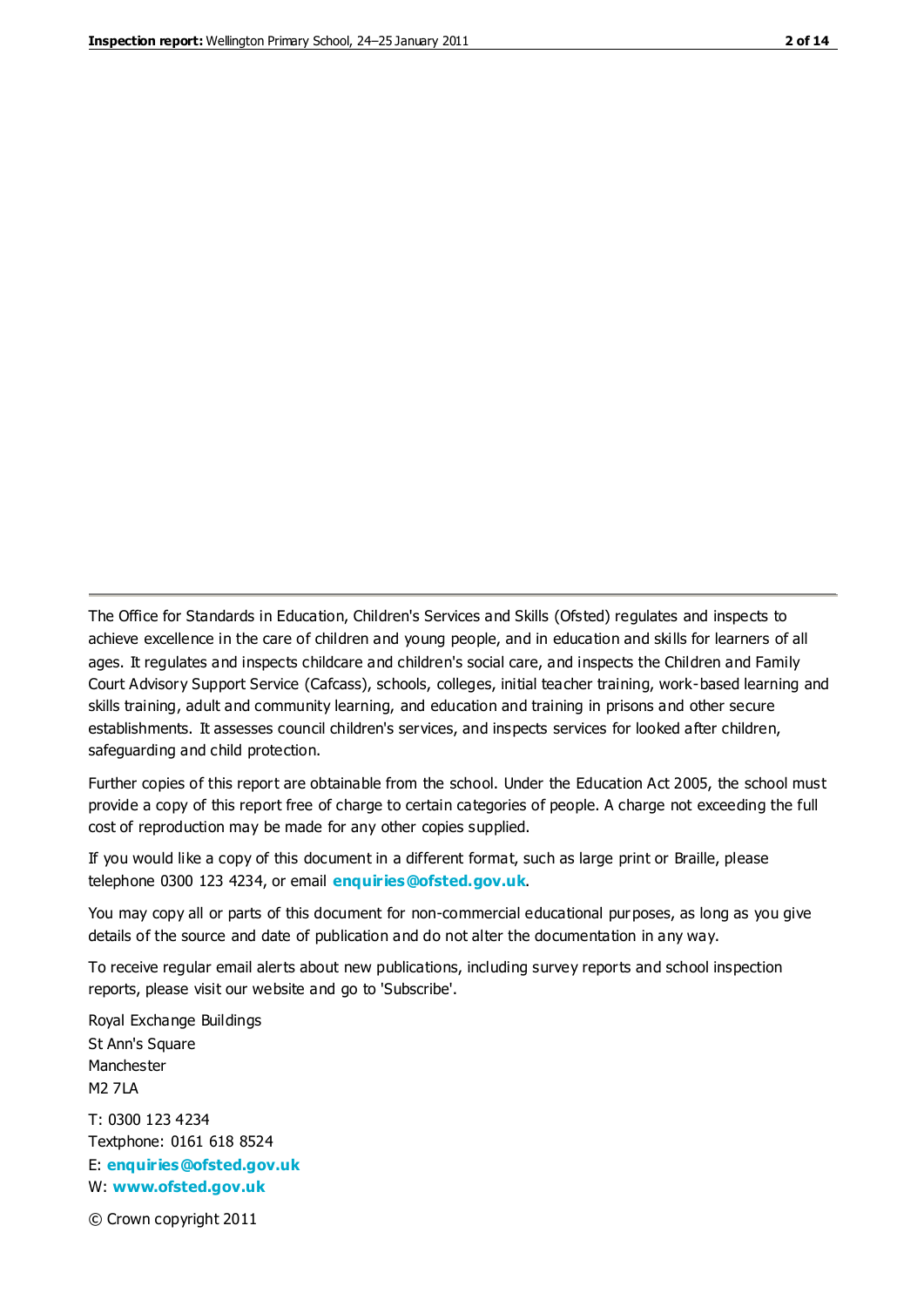# **Introduction**

This inspection was carried out by four additional inspectors. The inspectors observed teaching and learning in 20 lessons involving 17 teachers. The inspectors held discussions with staff, groups of pupils, with members of the governing body and with parents and carers. The inspectors observed the school's work and reviewed documentation, including improvement plans, the systems for tracking pupils' progress, the arrangements for safeguarding pupils and a sample of pupils' work. The inspectors analysed 118 questionnaires returned by parents and carers, 84 from pupils and 21 from staff.

The inspection team reviewed many aspects of the school's work. It looked in detail at a number of key areas.

- Whether pupils' attainment by Year 6 is above average, particularly in writing.
- Whether pupils make good progress in writing, especially more-able pupils.
- How well teachers use assessment information to plan activities that match pupils' varying learning needs and to what extent pupils are involved in understanding how well they are getting on and how to improve.
- How well the curriculum is adapted to boost achievement in writing and to challenge more-able pupils.
- To what extent the changes within leadership have impacted on school improvement and how well leaders and the governing body review pupils' progress and monitor the quality of provision.

# **Information about the school**

The majority of pupils at this much larger-than-average primary school are White British. Most of the remaining pupils come from Asian or Asian British heritages. Although an above-average proportion of pupils speak English as an additional language, very few are at an early stage of learning to speak English. The proportion of pupils known to be eligible for a free school meal is above average, as is the proportion with special educational needs and/or disabilities. The school has been accredited with a range of awards, which include the Basic Skills Quality Mark, Activemark, Artsmark, and Healthy School status. Although the headteacher was in post at the last inspection, several changes have taken place in other leadership positions and in membership of the governing body.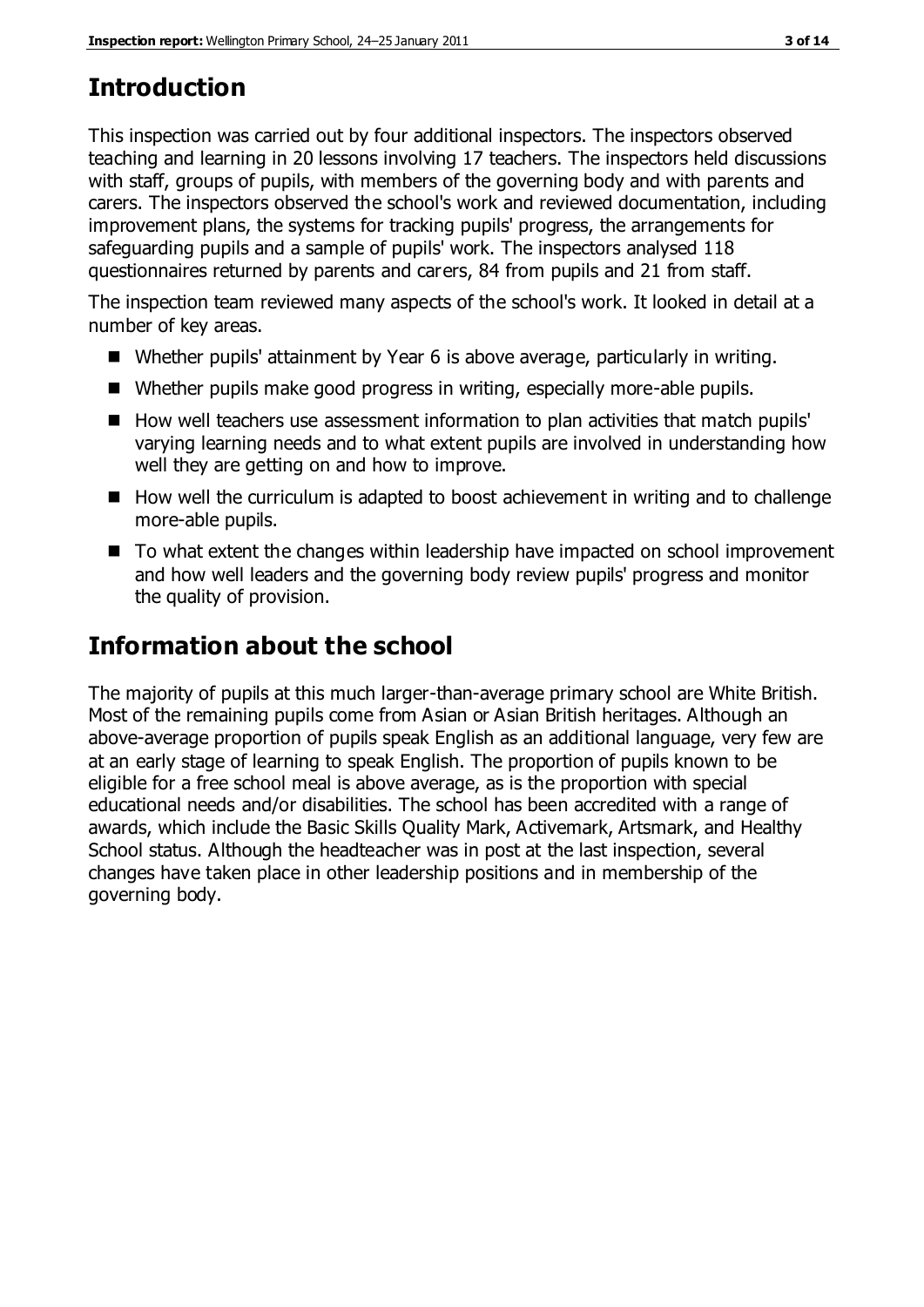**Inspection grades: 1 is outstanding, 2 is good, 3 is satisfactory, and 4 is inadequate** Please turn to the glossary for a description of the grades and inspection terms

# **Inspection judgements**

| Overall effectiveness: how good is the school? |  |
|------------------------------------------------|--|
|------------------------------------------------|--|

#### **The school's capacity for sustained improvement 2**

#### **Main findings**

This is a good school. In this particularly caring, safe and welcoming setting, pupils show good attitudes to learning and their behaviour is outstanding. Pupils are consistently thoughtful and very mature, and those of all ethnic backgrounds learn together in harmony. These factors, along with the confidence they have that any problems they encounter will be dealt with quickly, ensure that they feel exceptionally safe. Pupils' knowledge about how to lead a healthy lifestyle is impressive. They take part in an extensive range of physical activities, from `wake and shake up' sessions, to street dance, badminton and hockey, for example. The `healthy crew club' ensures that pupils become ambassadors in promoting healthy eating amongst their peers and families. Parents and carers express their satisfaction with the quality of education on offer. They say that their children are `always excited about learning' and particularly appreciate `the dedication and hard work from a very caring staff'.

From their below-average starting points, children make good progress in the Early Years Foundation Stage and continue to learn well until the end of Year 6, where attainment is usually above average and rising. In English, although attainment is above average, attainment in writing lags behind that of reading, particularly the proportion of pupils reaching the higher levels of attainment. This is because teachers do not always make effective use of assessment information to provide work that challenges pupils' thinking, particularly more-able pupils. Furthermore, there are not yet enough opportunities for pupils to practise their writing skills through their work in other subjects. Very good practices to involve pupils in understanding how they are getting on and in knowing their learning targets are evident but remain inconsistent across classes.

Despite the recent challenges resulting from changes in staff, leadership positions and membership of the governing body, the school has moved forward successfully and there is a good capacity to improve further. This reflects the unwavering leadership of the headteacher, who provides an excellent steer, and in the strong sense of teamwork and high morale that pervade the whole staff. Thorough monitoring of the quality of provision, for example, by the headteacher, results in a very accurate evaluation of the school's work. Pupils' rising attainment indicates that their achievement has not been adversely affected by the changes in staff. Even so, these changes have hampered efforts to develop an efficient whole-school and strategic approach to the collation and analysis of pupils' performance data. Furthermore, new leaders and the governing body are yet to make a fully effective contribution to monitoring the quality of provision.

### **What does the school need to do to improve further?**

 $\blacksquare$  Accelerate progress in writing to a consistently good rate, by: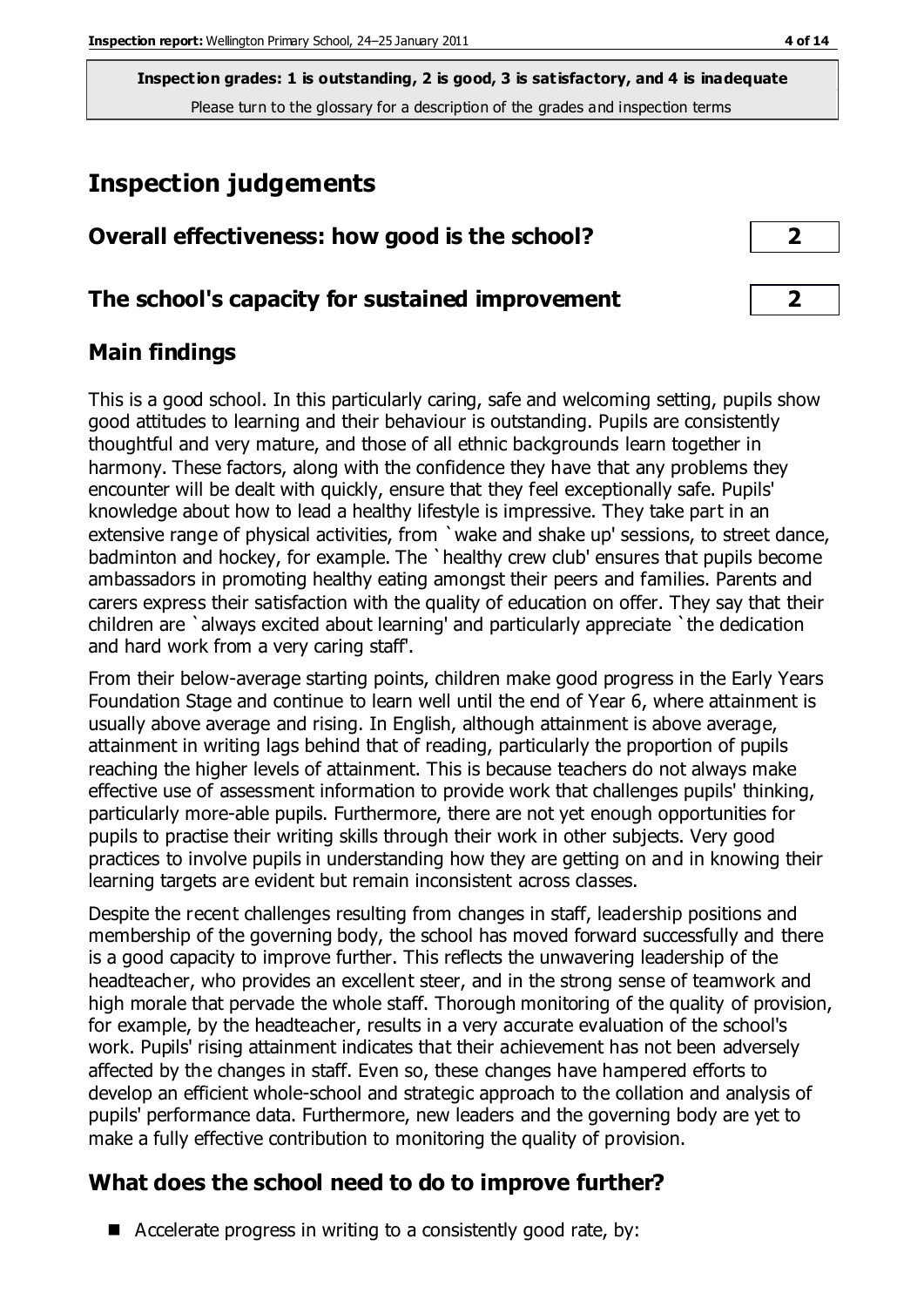**Inspection grades: 1 is outstanding, 2 is good, 3 is satisfactory, and 4 is inadequate** Please turn to the glossary for a description of the grades and inspection terms

- providing more opportunities for pupils to practise their skills as part of work in other curriculum subjects
- making sure all pupils are clear about their precise learning targets and are fully involved in understanding how well they are getting on
- ensuring that teachers make consistently good use of assessment information to plan activities to challenge pupils, particularly more-able pupils.
- Work to minimise further the impact of the changes in leadership and management by:
	- improving the efficiency of the systems for centrally collating and analysing pupils' performance data
	- $-$  extending the contribution of new leaders and governors in monitoring the quality of provision.

#### **Outcomes for individuals and groups of pupils 2**

Achievement is good. Pupils, including those with special educational needs and/or disabilities, make good progress. In lessons, pupils behave extremely well. They are very attentive and keen to learn, responding enthusiastically to teachers' questions. Pupils work at a good pace, particularly when working alongside adults or collaboratively. Learning occasionally slows, however, when activities provided are insufficiently challenging. In recent years, attainment has been above average, particularly in mathematics. In 2010, the proportion of pupils reaching the higher Level 5 increased and was much higher than the national average. In English, however, more pupils reach this higher level in reading than in writing. In reading, pupils make good progress. In writing, although attainment is steadily rising, progress remains uneven.

Pupils' enjoyment is reflected in the enthusiasm with which they participate in and talk about all that is on offer. Pupils relish opportunities to take on responsibilities, for example as friendship buddies or school councillors. Opportunities to take part in activities within the wider community are still developing. Attendance is average and improving. Pupils are well aware of the importance of good attendance. Despite the school's good efforts to improve attendance, too many pupils take holidays in term time and as a result, attendance at the school is no higher than average. Nevertheless, the ease and maturity with which pupils discuss their learning together, along with their above-average attainment, good progress and outstanding behaviour demonstrate that they are well placed to be successful at secondary school.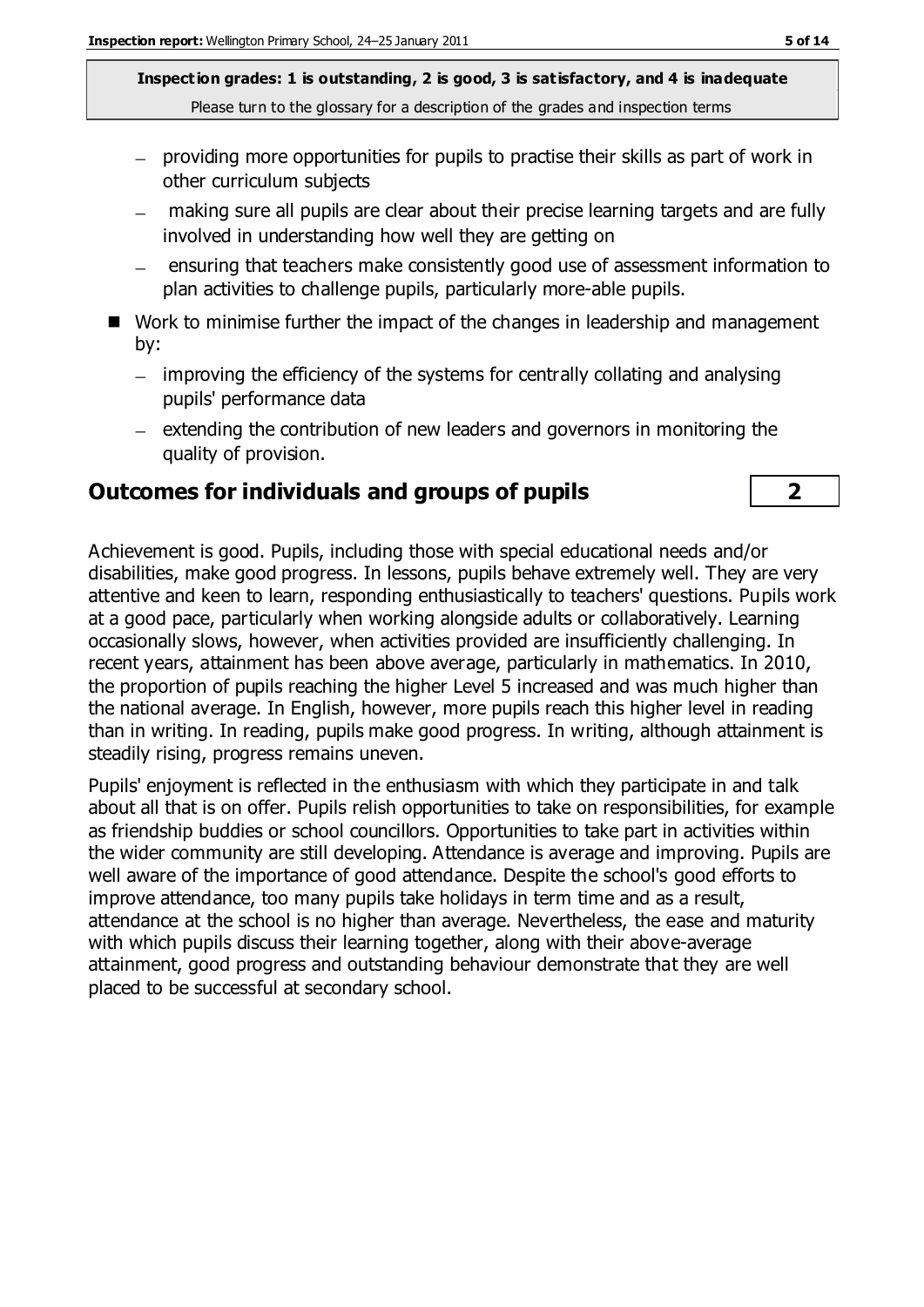# **Inspection grades: 1 is outstanding, 2 is good, 3 is satisfactory, and 4 is inadequate**

Please turn to the glossary for a description of the grades and inspection terms

#### These are the grades for pupils' outcomes

| Pupils' achievement and the extent to which they enjoy their learning                                                     | $\overline{\mathbf{2}}$ |
|---------------------------------------------------------------------------------------------------------------------------|-------------------------|
| Taking into account:<br>Pupils' attainment <sup>1</sup>                                                                   | 2                       |
| The quality of pupils' learning and their progress                                                                        | $\mathcal{P}$           |
| The quality of learning for pupils with special educational needs and/or disabilities<br>and their progress               | 2                       |
| The extent to which pupils feel safe                                                                                      | 1                       |
| Pupils' behaviour                                                                                                         | 1                       |
| The extent to which pupils adopt healthy lifestyles                                                                       | 1                       |
| The extent to which pupils contribute to the school and wider community                                                   | 2                       |
| The extent to which pupils develop workplace and other skills that will contribute to<br>their future economic well-being | $\overline{\mathbf{2}}$ |
| Taking into account:<br>Pupils' attendance <sup>1</sup>                                                                   | 3                       |
| The extent of pupils' spiritual, moral, social and cultural development                                                   | $\overline{\mathbf{2}}$ |

<sup>1</sup> The grades for attainment and attendance are: 1 is high; 2 is above average; 3 is broadly average; and 4 is low

#### **How effective is the provision?**

Effective classroom organisation, skilful use of computerised teaching boards, coupled with teachers' enthusiasm and very positive relationships all make a strong contribution to pupils' good progress. Careful deployment of support staff enables pupils with special educational needs and/or disabilities to make good progress. There are examples of outstanding teaching. In these lessons, teachers' very direct, fast-paced, skilful and challenging questioning keeps pupils continually on their toes. They encourage pupils to reflect on their progress towards reaching their challenging learning targets, and to help them recognise how they can improve. In mathematics, assessments of pupils' achievements are used effectively to influence teachers' planning. Targeted booster activities for pupils who need to catch up, along with a well-developed programme of activities to challenge more-able pupils, including through homework, are all helping to raise attainment even further in mathematics. A well-established programme to teach reading skills, along with regular opportunities to read with adults and the promotion of the enjoyment of reading from an early age, enables pupils to make progress at a particularly good rate. In some classes, teachers use assessment information increasingly effectively to plan activities, particularly in writing, that match pupils' varying needs. However, this good practice remains inconsistent across the school. Opportunities to promote consistently good achievement in writing, particularly for more–able pupils, are sometimes overlooked, especially when pupils complete too many uninspiring worksheets in other curriculum subjects.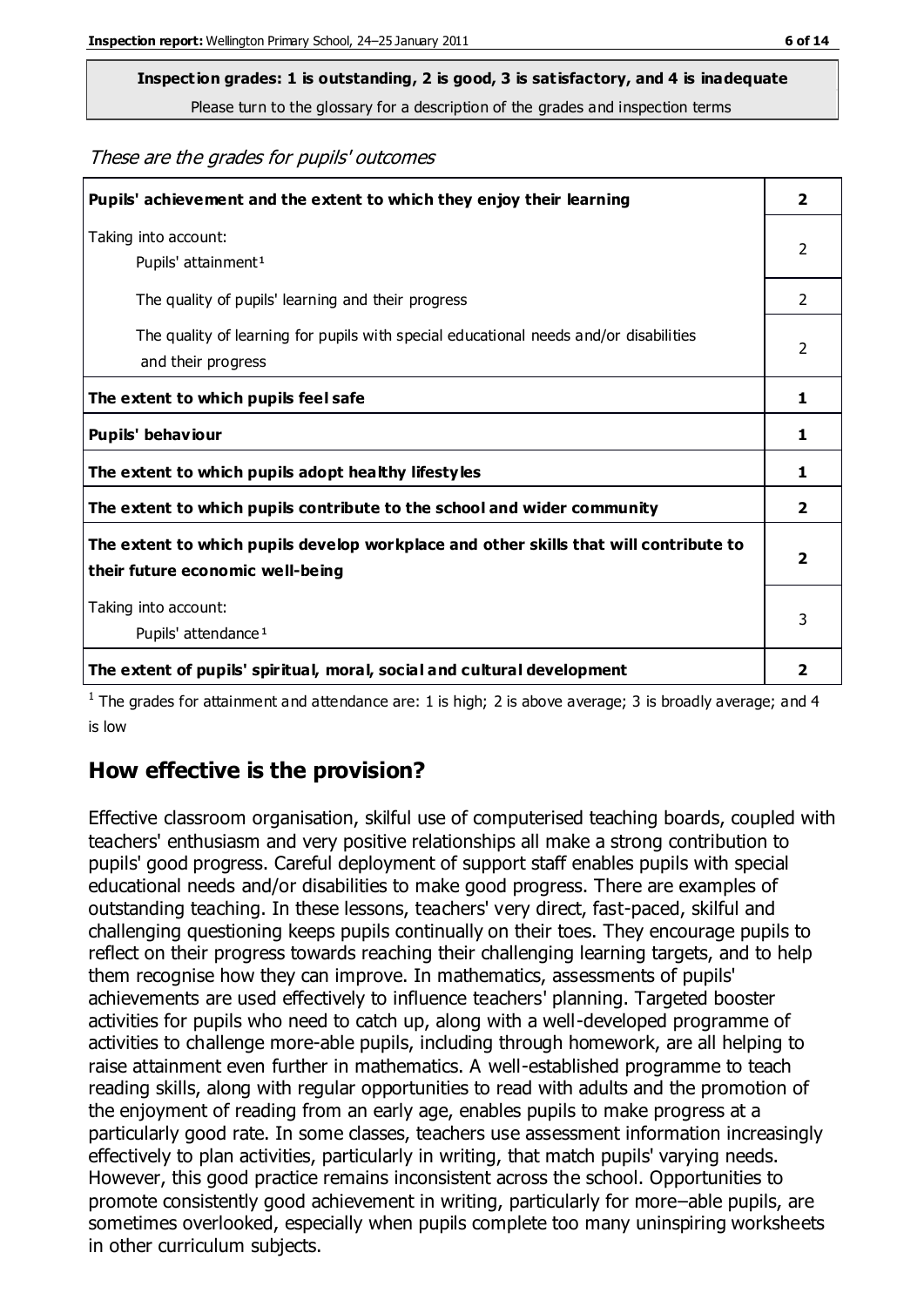**Inspection grades: 1 is outstanding, 2 is good, 3 is satisfactory, and 4 is inadequate** Please turn to the glossary for a description of the grades and inspection terms

The way in which pupils are cared for and nurtured is seen in the warmth and strong pastoral care provided by all the staff. Close partnerships with external support agencies underpin the school's commitment to helping pupils with additional needs and enable pupils with special educational needs and/or disabilities to make good progress. The efforts of staff with new responsibilities for improving attendance, particularly to minimise the impact on learning when pupils take holidays during term time, are paying dividends.

These are the grades for the quality of provision

| The quality of teaching                                                                                    |  |
|------------------------------------------------------------------------------------------------------------|--|
| Taking into account:<br>The use of assessment to support learning                                          |  |
| The extent to which the curriculum meets pupils' needs, including, where relevant,<br>through partnerships |  |
| The effectiveness of care, guidance and support                                                            |  |

#### **How effective are leadership and management?**

Providing equality of opportunity for all pupils in everything the school has to offer, along with eradicating any potential barriers to learning, is central to the school's work. This is why, for example, leaders are now tightly focused on narrowing the gap in achievement between reading and writing and in improving attendance. Efforts in both of these areas are already showing signs of success. In their quest to drive improvement forward, leaders forge successful partnerships beyond the school. External partners provide good opportunities for the professional development of staff, such as ensuring staff are highly skilled in managing pupils who find it difficult to behave well. Effective partnerships successfully extend the curriculum in other areas, for example in art and sport. Close links with the local library help to promote pupils' achievement in reading. Similarly, staff successfully enlist the support of parents and carers. The parental link worker, for example, provides a good and extensive range of opportunities for parents and carers to find out how they can support learning effectively at home.

The governing body makes an effective contribution. Despite recent changes in membership, it has a very clear understanding of the school's strengths and weaknesses, offering good support yet constructive challenge. The governing body knows that the next step is to extend its involvement in monitoring the quality of provision, for example in writing. Safeguarding procedures, particularly the arrangements to ensure new staff and the governing body are very well trained, are good. The school makes a good contribution to community cohesion. Pupils learn in a harmonious school community. Opportunities for pupils to engage with other diverse communities nearby are good, although opportunities to extend their knowledge about global diversity are still developing.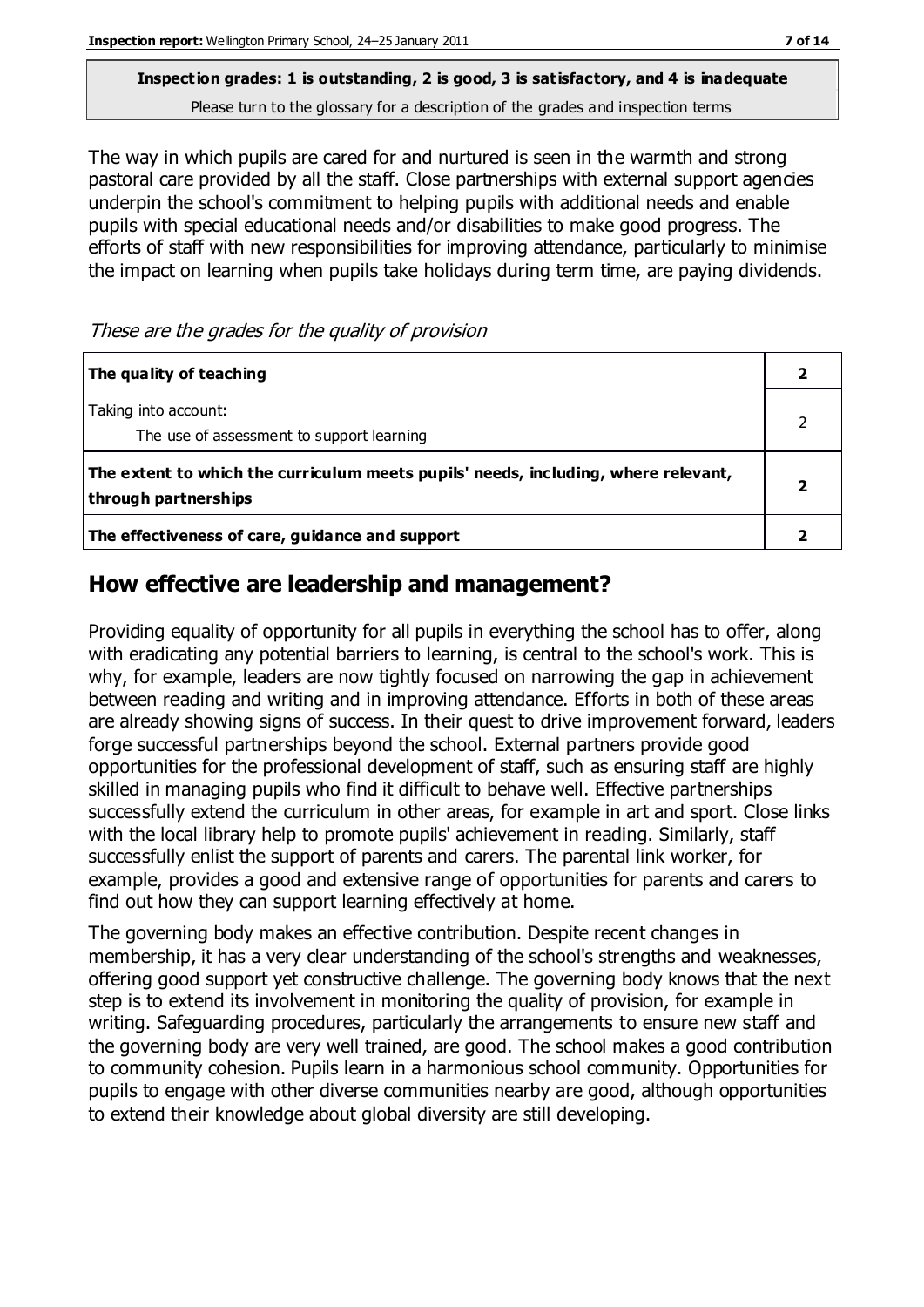**Inspection grades: 1 is outstanding, 2 is good, 3 is satisfactory, and 4 is inadequate**

Please turn to the glossary for a description of the grades and inspection terms

These are the grades for leadership and management

| The effectiveness of leadership and management in embedding ambition and driving<br>improvement                                                                  |                         |
|------------------------------------------------------------------------------------------------------------------------------------------------------------------|-------------------------|
| Taking into account:<br>The leadership and management of teaching and learning                                                                                   | 2                       |
| The effectiveness of the governing body in challenging and supporting the<br>school so that weaknesses are tackled decisively and statutory responsibilities met | $\overline{\mathbf{2}}$ |
| The effectiveness of the school's engagement with parents and carers                                                                                             | $\mathbf{2}$            |
| The effectiveness of partnerships in promoting learning and well-being                                                                                           | $\overline{2}$          |
| The effectiveness with which the school promotes equality of opportunity and tackles<br>discrimination                                                           | $\overline{\mathbf{2}}$ |
| The effectiveness of safeguarding procedures                                                                                                                     | $\overline{2}$          |
| The effectiveness with which the school promotes community cohesion                                                                                              | $\mathbf{2}$            |
| The effectiveness with which the school deploys resources to achieve value for money                                                                             | 2                       |

#### **Early Years Foundation Stage**

Learning gets off to a good start and children make good progress from their usually below-average starting points. As a result, by the start of Year 1, children's skills are similar to those expected nationally. Aspects of their communication and language skills, particularly the boys, in writing are sometimes weaker. Warm and caring relationships between adults and children, along with a vibrant learning environment, ensure that children feel happy and safe. Good attention is given to meeting the welfare needs of children. Children's personal, social and emotional development is good. They receive continual encouragement from teachers and support staff to behave extremely well and show good attitudes to learning. Adults provide a good range of interesting and practical activities, often linked to a theme, such as `pirates'. This approach contributes well to children's enjoyment of learning. In the Reception classes, adults make effective use of assessments of children's achievement to ensure the activities they provide reflect children's varying needs, especially in challenging more-able children. These good practices are not as well developed in the nursery.

Leadership and management are good. Although newly appointed, the unit leader is very clear about improvement priorities. Recent improvements include providing an extended range of opportunities for children to develop writing skills, and activities that will engage the boys in the Reception classes. Leaders are well aware that their next steps are to extend their roles in monitoring the quality of provision in the nursery.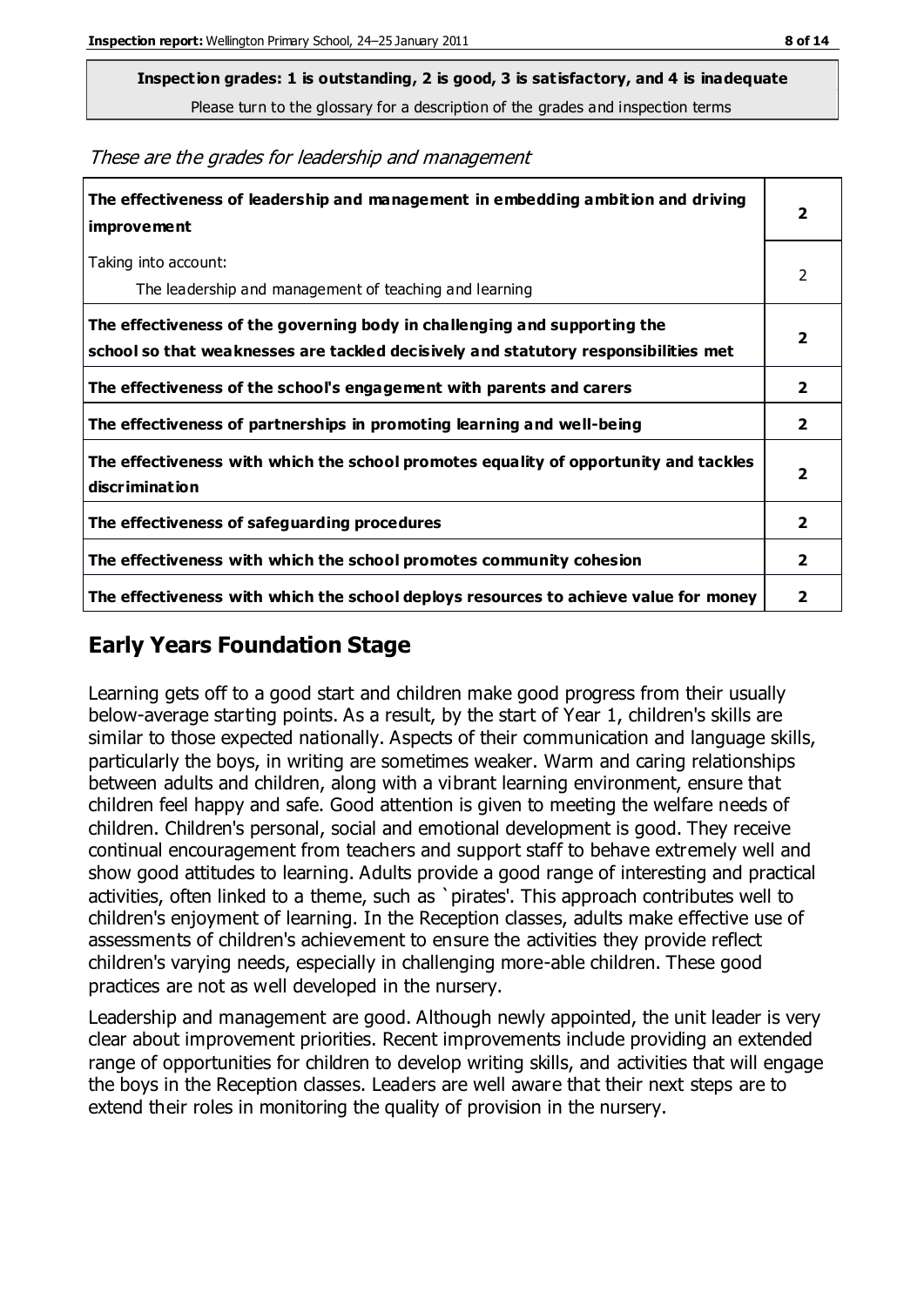**Inspection grades: 1 is outstanding, 2 is good, 3 is satisfactory, and 4 is inadequate**

Please turn to the glossary for a description of the grades and inspection terms

These are the grades for the Early Years Foundation Stage

| <b>Overall effectiveness of the Early Years Foundation Stage</b>                      |  |
|---------------------------------------------------------------------------------------|--|
| Taking into account:<br>Outcomes for children in the Early Years Foundation Stage     |  |
| The quality of provision in the Early Years Foundation Stage                          |  |
| The effectiveness of leadership and management of the Early Years Foundation<br>Stage |  |

#### **Views of parents and carers**

Parents and carers who returned questionnaires are very supportive of most aspects of the school's work. Although they overwhelmingly agree that their children are kept safe, a very small minority expressed concerns about how the school deals with unacceptable behaviour. Inspectors found pupils' behaviour to be outstanding. Pupils who sometimes find it difficult to behave well receive very effective support from staff and external support agencies. A few parents and carers expressed a concern that `bright children do not always reach their full potential'. Although opportunities to challenge more-able pupils in reading and mathematics are good, in writing such opportunities are sometimes missed. A very small minority of parents and carers indicated that they do not feel well informed about their children's progress. The majority of these views were expressed by parents and carers of children in the Early Years Foundation Stage, particularly in the nursery. School leaders have already identified this as an area for improvement and advanced plans are in place to tackle this.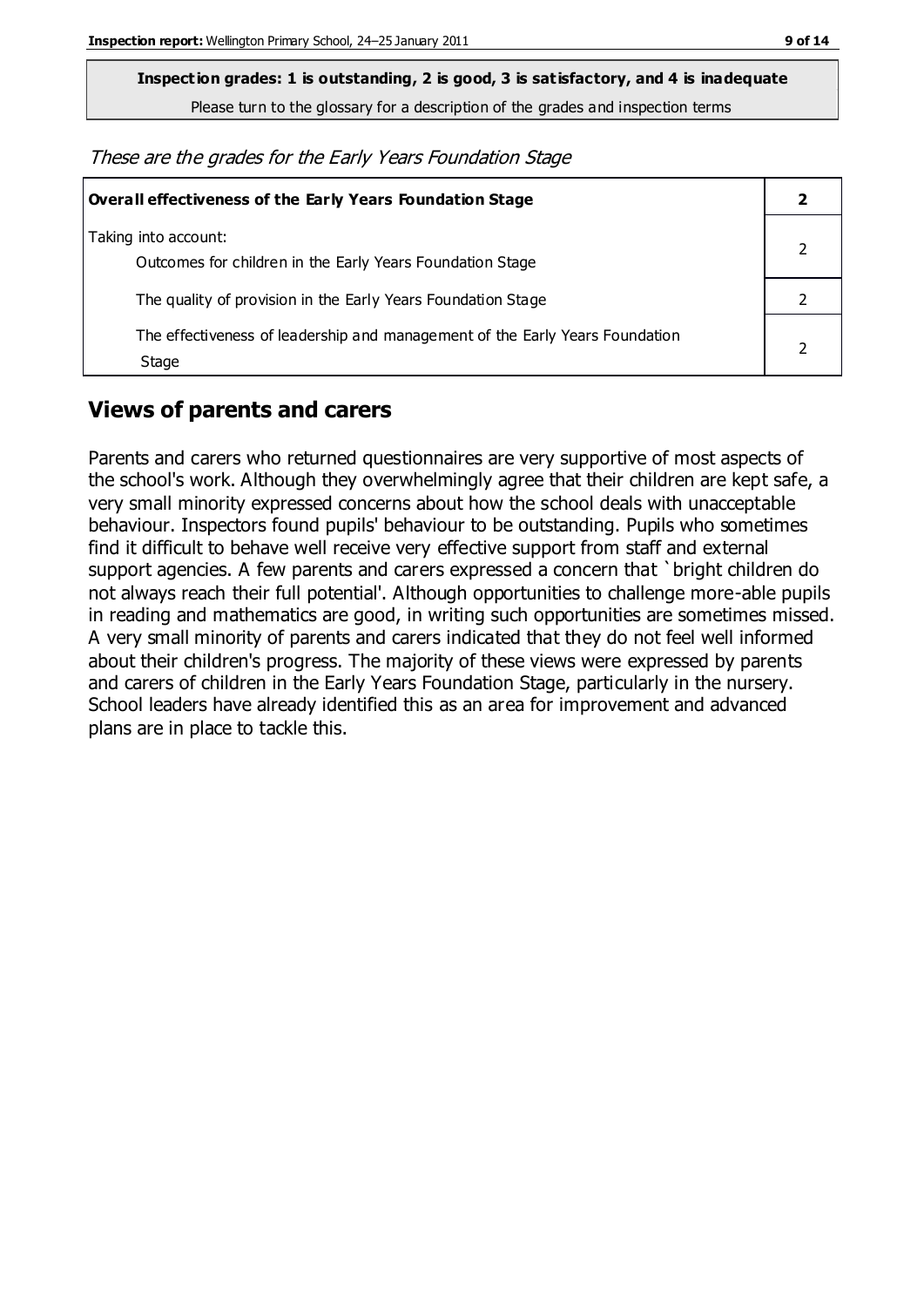#### **Responses from parents and carers to Ofsted's questionnaire**

Ofsted invited all the registered parents and carers of pupils registered at Wellington Primary School to complete a questionnaire about their views of the school.

In the questionnaire, parents and carers were asked to record how strongly they agreed with 13 statements about the school.

The inspection team received 118 completed questionnaires by the end of the on-site inspection. In total, there are 498 pupils registered at the school.

| <b>Statements</b>                                                                                                                                                                                                                                       | <b>Strongly</b><br>agree |               | <b>Disagree</b><br><b>Agree</b> |               |                |               | <b>Strongly</b><br>disagree |               |
|---------------------------------------------------------------------------------------------------------------------------------------------------------------------------------------------------------------------------------------------------------|--------------------------|---------------|---------------------------------|---------------|----------------|---------------|-----------------------------|---------------|
|                                                                                                                                                                                                                                                         | <b>Total</b>             | $\frac{0}{0}$ | <b>Total</b>                    | $\frac{0}{0}$ | <b>Total</b>   | $\frac{0}{0}$ | <b>Total</b>                | $\frac{0}{0}$ |
| My child enjoys school                                                                                                                                                                                                                                  | 65                       | 55            | 48                              | 41            | 3              | 3             | $\mathbf 0$                 | $\mathbf 0$   |
| The school keeps my child<br>safe                                                                                                                                                                                                                       | 74                       | 63            | 43                              | 36            | $\mathbf{1}$   | $\mathbf{1}$  | $\mathbf 0$                 | $\mathbf 0$   |
| My school informs me about<br>my child's progress                                                                                                                                                                                                       | 50                       | 42            | 56                              | 47            | 11             | 9             | $\mathbf 0$                 | $\mathbf 0$   |
| My child is making enough<br>progress at this school                                                                                                                                                                                                    | 50                       | 42            | 63                              | 53            | 4              | 3             | $\mathbf 0$                 | $\mathbf 0$   |
| The teaching is good at this<br>school                                                                                                                                                                                                                  | 59                       | 50            | 55                              | 47            | 3              | 3             | $\mathbf{0}$                | $\pmb{0}$     |
| The school helps me to<br>support my child's learning                                                                                                                                                                                                   | 47                       | 40            | 60                              | 51            | 8              | 7             | $\mathbf 0$                 | $\mathbf 0$   |
| The school helps my child to<br>have a healthy lifestyle                                                                                                                                                                                                | 42                       | 36            | 70                              | 59            | 5              | 4             | 0                           | $\mathbf 0$   |
| The school makes sure that<br>my child is well prepared for<br>the future (for example<br>changing year group,<br>changing school, and for<br>children who are finishing<br>school, entering further or<br>higher education, or entering<br>employment) | 40                       | 34            | 61                              | 52            | 3              | 3             | $\mathbf 0$                 | $\mathbf 0$   |
| The school meets my child's<br>particular needs                                                                                                                                                                                                         | 52                       | 44            | 58                              | 49            | 5              | 4             | $\mathbf 0$                 | $\mathbf 0$   |
| The school deals effectively<br>with unacceptable behaviour                                                                                                                                                                                             | 50                       | 42            | 51                              | 43            | 10             | 8             | $\mathbf{1}$                | $\mathbf{1}$  |
| The school takes account of<br>my suggestions and concerns                                                                                                                                                                                              | 43                       | 36            | 56                              | 47            | $\overline{7}$ | 6             | 1                           | 1             |
| The school is led and<br>managed effectively                                                                                                                                                                                                            | 56                       | 47            | 53                              | 45            | $\overline{4}$ | 3             | $\mathbf{1}$                | $\mathbf{1}$  |
| Overall, I am happy with my<br>child's experience at this<br>school                                                                                                                                                                                     | 60                       | 51            | 51                              | 43            | $\overline{4}$ | 3             | $\pmb{0}$                   | $\pmb{0}$     |

The table above summarises the responses that parents and carers made to each statement. The percentages indicate the proportion of parents and carers giving that response out of the total number of completed questionnaires. Where one or more parents and carers chose not to answer a particular question, the percentages will not add up to 100%.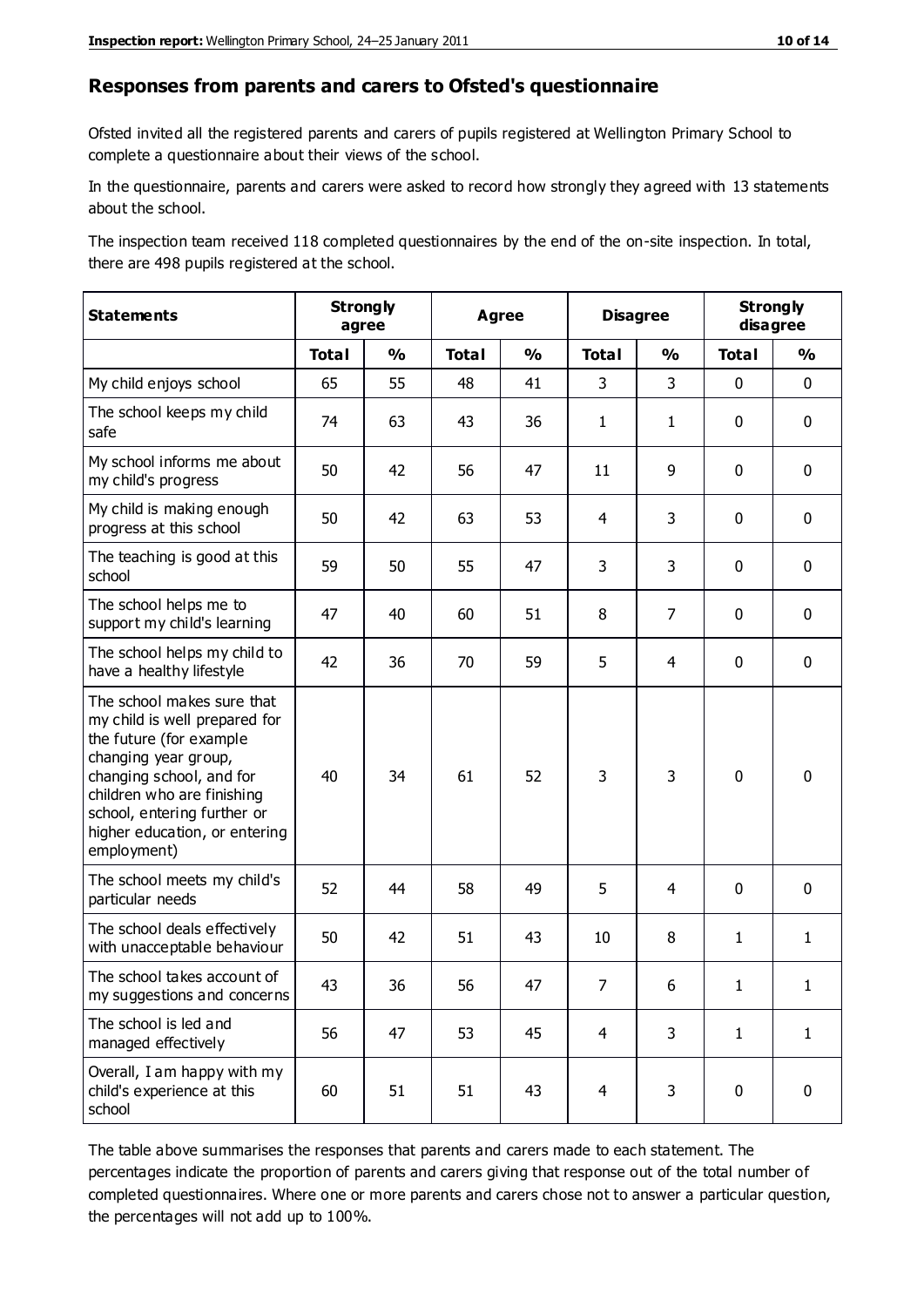## **Glossary**

| Grade   | <b>Judgement</b> | <b>Description</b>                                                                                                                                                                                                            |
|---------|------------------|-------------------------------------------------------------------------------------------------------------------------------------------------------------------------------------------------------------------------------|
| Grade 1 | Outstanding      | These features are highly effective. An outstanding school<br>provides exceptionally well for all its pupils' needs.                                                                                                          |
| Grade 2 | Good             | These are very positive features of a school. A school that<br>is good is serving its pupils well.                                                                                                                            |
| Grade 3 | Satisfactory     | These features are of reasonable quality. A satisfactory<br>school is providing adequately for its pupils.                                                                                                                    |
| Grade 4 | Inadequate       | These features are not of an acceptable standard. An<br>inadequate school needs to make significant improvement<br>in order to meet the needs of its pupils. Ofsted inspectors<br>will make further visits until it improves. |

#### **What inspection judgements mean**

#### **Overall effectiveness of schools**

|                       | Overall effectiveness judgement (percentage of schools) |      |                     |                   |
|-----------------------|---------------------------------------------------------|------|---------------------|-------------------|
| <b>Type of school</b> | <b>Outstanding</b>                                      | Good | <b>Satisfactory</b> | <b>Inadequate</b> |
| Nursery schools       | 59                                                      | 35   | 3                   | 3                 |
| Primary schools       | 9                                                       | 44   | 39                  | 7                 |
| Secondary schools     | 13                                                      | 36   | 41                  | 11                |
| Sixth forms           | 15                                                      | 39   | 43                  | 3                 |
| Special schools       | 35                                                      | 43   | 17                  | 5                 |
| Pupil referral units  | 21                                                      | 42   | 29                  | 9                 |
| All schools           | 13                                                      | 43   | 37                  | 8                 |

New school inspection arrangements were introduced on 1 September 2009. This means that inspectors now make some additional judgements that were not made previously.

The data in the table above are for the period 1 September 2009 to 31 August 2010 and are consistent with the latest published official statistics about maintained school inspec tion outcomes (see **[www.ofsted.gov.uk](http://www.ofsted.gov.uk/)**).

The sample of schools inspected during 2009/10 was not representative of all schools nationally, as weaker schools are inspected more frequently than good or outstanding schools.

Percentages are rounded and do not always add exactly to 100.

Sixth form figures reflect the judgements made for the overall effectiveness of the sixth form in secondary schools, special schools and pupil referral units.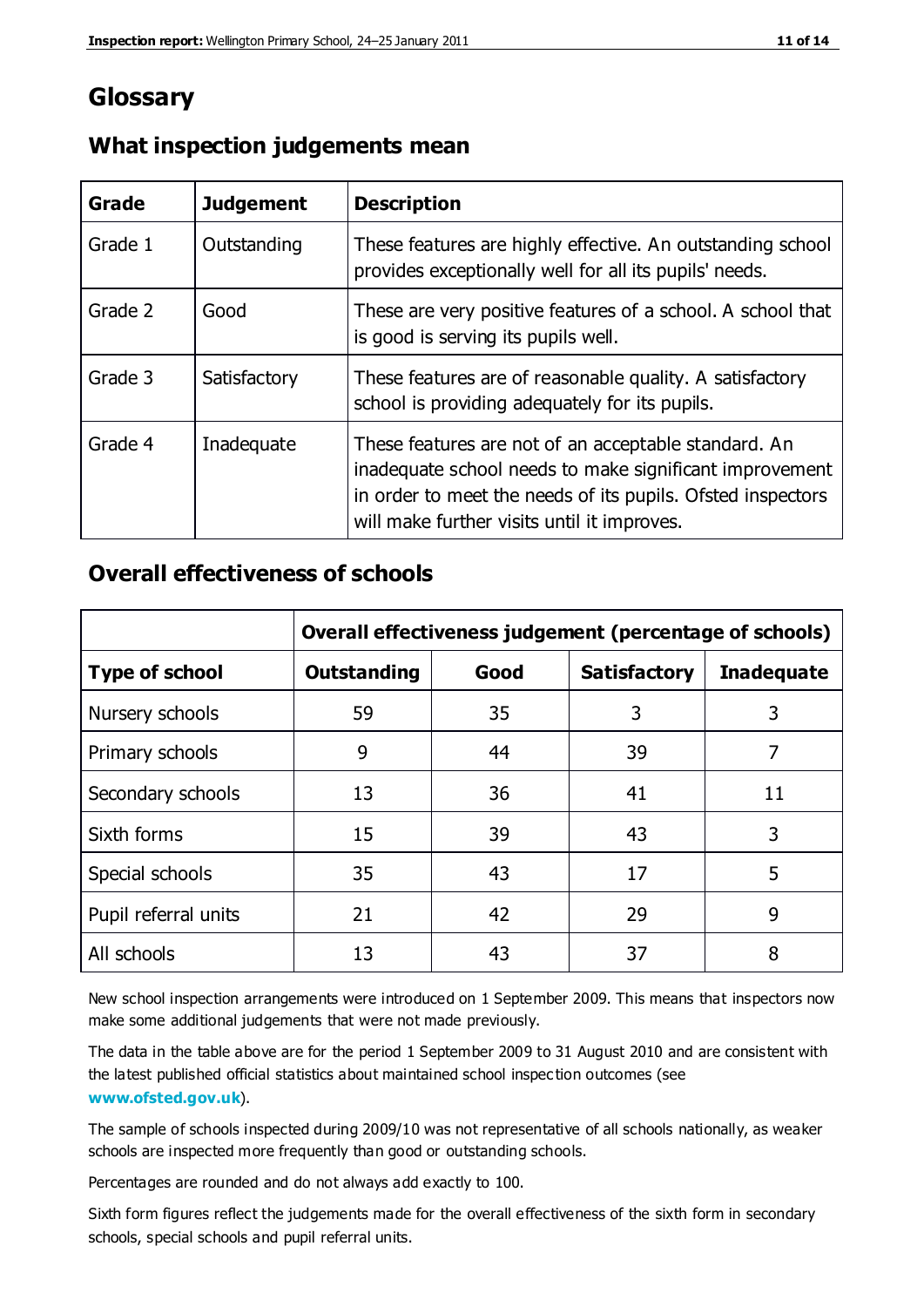# **Common terminology used by inspectors**

| Achievement:               | the progress and success of a pupil in their learning,<br>development or training.                                                                                                                                                          |  |  |
|----------------------------|---------------------------------------------------------------------------------------------------------------------------------------------------------------------------------------------------------------------------------------------|--|--|
| Attainment:                | the standard of the pupils' work shown by test and<br>examination results and in lessons.                                                                                                                                                   |  |  |
| Capacity to improve:       | the proven ability of the school to continue<br>improving. Inspectors base this judgement on what<br>the school has accomplished so far and on the quality<br>of its systems to maintain improvement.                                       |  |  |
| Leadership and management: | the contribution of all the staff with responsibilities,<br>not just the headteacher, to identifying priorities,<br>directing and motivating staff and running the school.                                                                  |  |  |
| Learning:                  | how well pupils acquire knowledge, develop their<br>understanding, learn and practise skills and are<br>developing their competence as learners.                                                                                            |  |  |
| Overall effectiveness:     | inspectors form a judgement on a school's overall<br>effectiveness based on the findings from their<br>inspection of the school. The following judgements,<br>in particular, influence what the overall effectiveness<br>judgement will be. |  |  |
|                            | The school's capacity for sustained<br>improvement.                                                                                                                                                                                         |  |  |
|                            | Outcomes for individuals and groups of pupils.                                                                                                                                                                                              |  |  |
|                            | The quality of teaching.                                                                                                                                                                                                                    |  |  |
|                            | The extent to which the curriculum meets<br>pupils' needs, including, where relevant,<br>through partnerships.                                                                                                                              |  |  |
|                            | The effectiveness of care, guidance and<br>support.                                                                                                                                                                                         |  |  |
| Progress:                  | the rate at which pupils are learning in lessons and<br>over longer periods of time. It is often measured by<br>comparing the pupils' attainment at the end of a key                                                                        |  |  |

stage with their attainment when they started.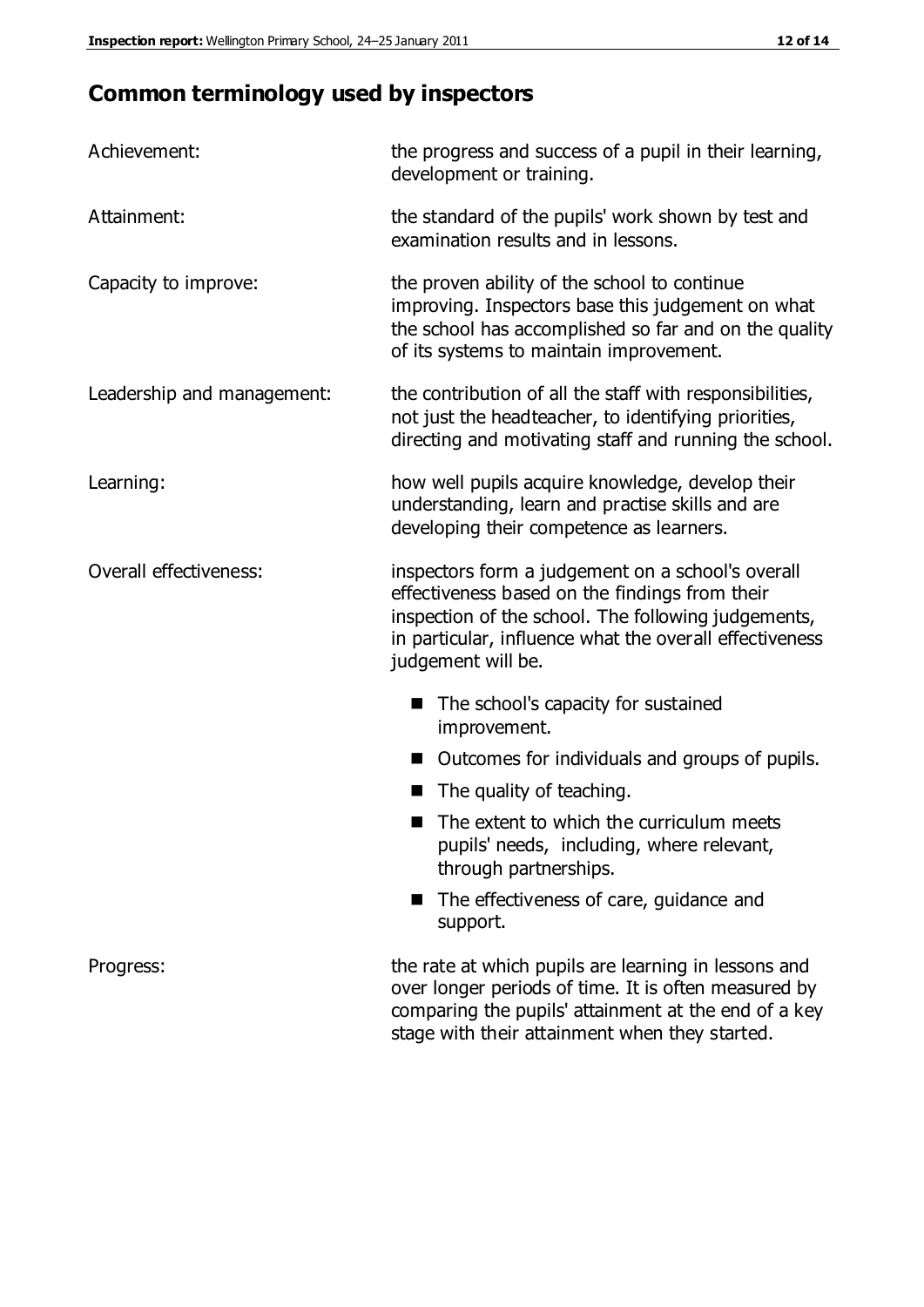#### **This letter is provided for the school, parents and carers to share with their children. It describes Ofsted's main findings from the inspection of their school.**

#### 26 January 2011

#### Dear Pupils

#### **Inspection of Wellington Primary School, Bradford, BD2 3DE**

Thank you for the extremely warm welcome you gave us when we inspected your school. We thoroughly enjoyed being part of your school community and finding out your views. You go to a good school. By Year 6, your attainment is usually above that expected for your age and you make good progress. I was particularly pleased to:

- see your excellent behaviour and how polite and well mannered you all are
- hear how very safe you feel and how well you all get along together
- find out just how much you know about how you can keep yourself healthy
- $\blacksquare$  see you discussing your learning so sensibly with one another and with adults, including all the inspectors.

I have asked the school to make some further improvements. These are to make sure that:

- **D** you all make good progress in writing by giving you more chances to practise your skills, making sure you are all clear about what you need to do to reach your targets and by making sure that you are always given work that makes you think really hard
- new staff with special responsibilities and members of the governing body check even more carefully that you are taught equally well in all your classes and that the information they collect about how well you are getting on is looked at even more closely.

All of you can help by always checking what you have to do to reach your learning targets and by making sure you all tell your teacher if you find your work too easy. Of course, you should also make sure that you all come to school every single day.

I send my very best wishes to you all for a bright and successful future.

Yours sincerely

Mrs Kathryn Dodd Lead inspector